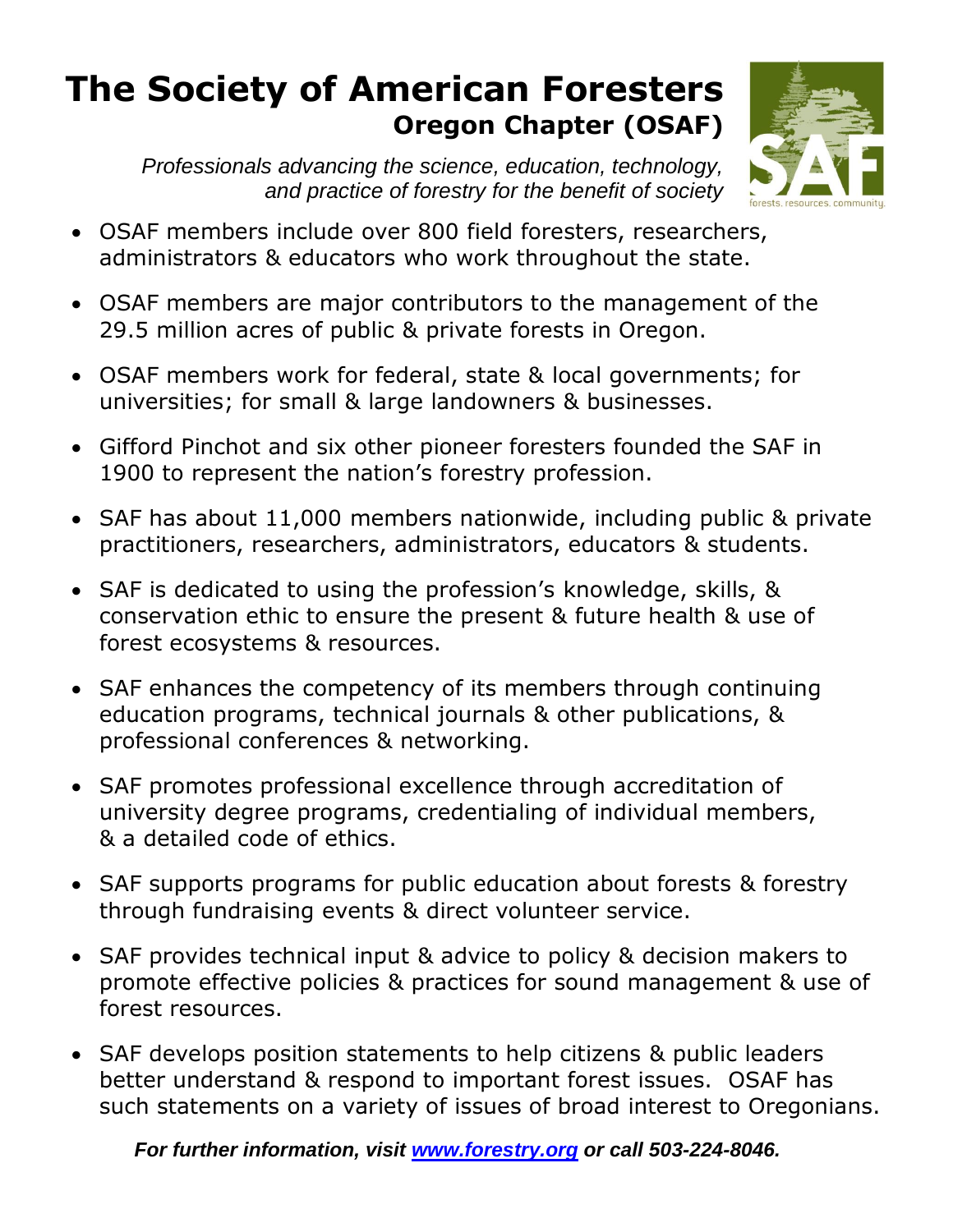

# **Forestry: An** *Objectives-oriented* **Profession**

*The Society of American Foresters (SAF) represents much of the forestry profession at the national, state, and local levels. People outside the profession may wonder who belongs to the SAF and what specific perspective(s) they offer, particularly regarding important forest resource issues. The following notes provide some insights about SAF and its members. Of course, core principles like SAF's Mission Statement and its Code of Ethics (see back of this sheet) play a key role in defining the organization and its members, and are reflected here to some degree.*

Most professional members of SAF have earned university degrees from SAF accredited forestry programs. In such programs, forestry professionals are trained to be objectivesoriented. This is similar to other professions (e.g., engineering) that use appropriate expertise and experience to address societal needs and related employer-defined, problem-solving tasks.

Thus, forestry professionals view and manage forests for a full range of uses and values – it's the objectives of the owners and related policies for the forest land that drive what SAF members are oriented toward. This is reflected in the technical "Working Groups" within SAF that members can choose to affiliate with, including such diverse interests as Recreation, Wilderness Management, and Wildlife and Fish Ecology.

Another important and related characteristic of SAF and its members is their focus on active management of forest lands. This focus stems from:

- 1) Substantial knowledge (research and education) and experience with what works and what doesn't (all are vital given the site-specific, extended lives of forests)
- 2) A service-to-society Mission, which compels actions that are most effective and efficient for providing for society's desires and needs/demands

It's useful to note that some groups involved with forest resource issues have a different focus and world view than SAF. For example, some follow a philosophy in which natural environments (including forests) with little or no human influence are considered superior. Such distinctions are important to recognize and highlight, particularly with forest issues that are often debated as science/technical matters when instead they are largely values or philosophy based.

The employment affiliation of SAF members can provide some indication of the perspective(s) they offer. But recent data for the approximately 1,000 members in Oregon (March 2007) suggest that no particular employment-based perspective is dominant: 27% public employment, 24% private industry/business, 26% retired, 11% consultants, and 12% students or other employment.

Thus, SAF members come from "all walks of forestry" and for a professional society such diversity clearly is an asset, particularly when SAF leaders and members offer their individual and collective views on important forestry issues. And with their unique training, experience, and interaction with many other specialists, SAF members play a central role in helping ensure the fundamental benefits of environmental, economic and social sustainability from our forest lands and resources.

*Essay by Paul W. Adams (Aug. 2007), Ph.D., Chair of the Oregon SAF Policy & Legislation Committee, & Emeritus Professor & Extension Specialist with the College of Forestry at Oregon State University. Paul has been an SAF member for over 40 years.*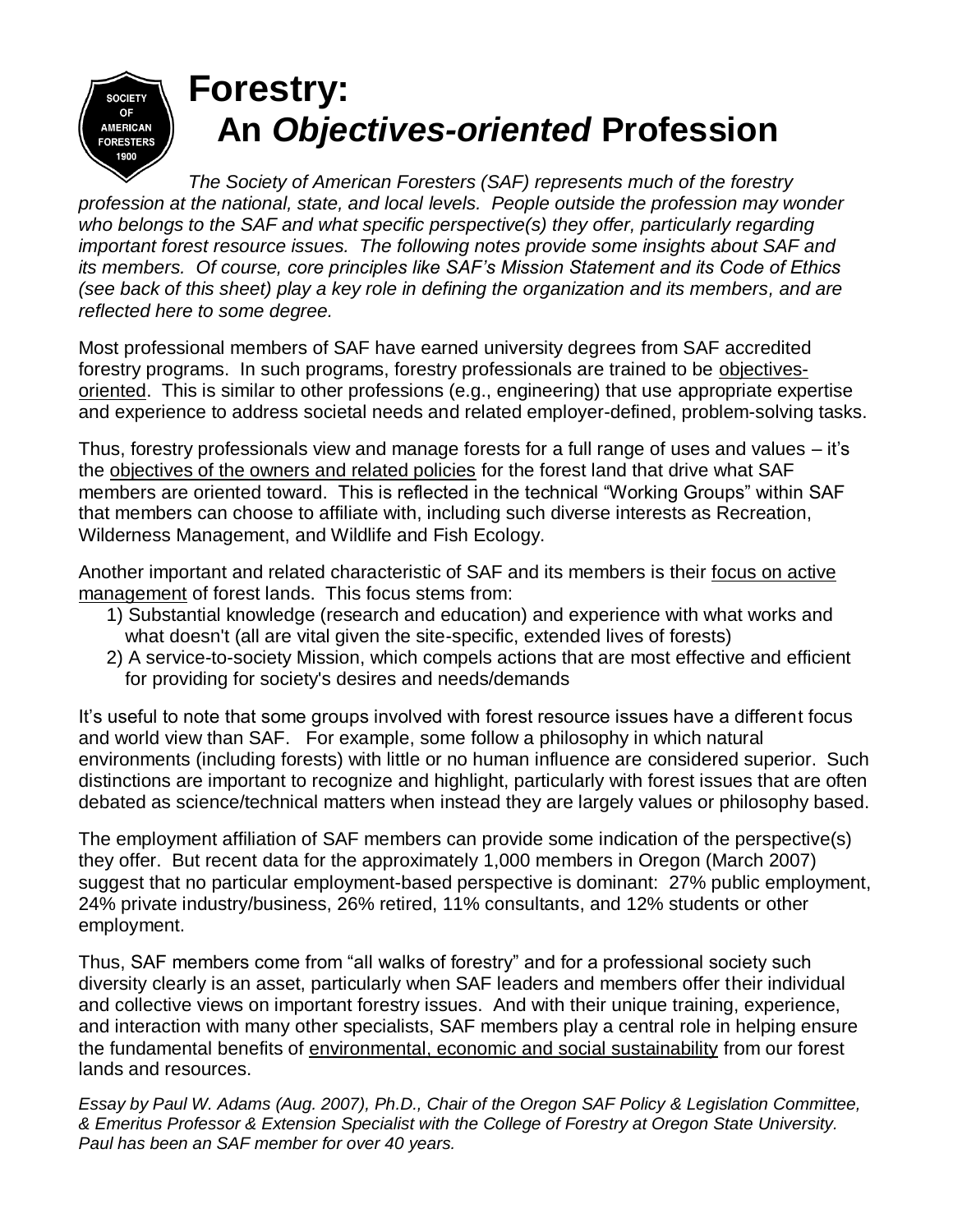# **Forestry Professionals**

A key stakeholder group in forest issues, policies and management planning



## The Issue

Public agencies and other decision-making groups often seek input and advice from stakeholders as they evaluate forest resource issues and develop related policies and management plans. Forestry professionals sometimes are among these participants due to their affiliation with more commonly identified stakeholder groups (e.g., forest industry, forest landowners). However, these individuals are rarely called upon to represent the professional forestry perspective independent of their employer or client interests. This independence is important because when they represent these interests, forestry professionals in both the public and private sector may be unable or unwilling to offer their full and candid views about important forest issues.

The result is missed opportunities to tap highly relevant expertise and experience, as well as a limited voice for a key group that must deal directly with policies and plans shaped by stakeholders who lack the unique, independent insights of the professional forestry community.

#### The Professional Response

Recognizing these missed opportunities and voices, the Oregon Chapter of the Society of American Foresters (OSAF) stands able and willing to represent the professional forestry perspective when stakeholder input is sought in Oregon. OSAF has over 800 members and includes field foresters, researchers, administrators and educators who work for federal, state or local governments; for universities; for small and large landowners; and for small businesses and large corporations.

Although we come from "all walks of forestry," we pledge that our professional views and other input will be consistent with the SAF mission to:

- *advance the science, education, technology, and practice of forestry;*
- *enhance the competency of its members; establish professional excellence;*
- *use the knowledge, skills, and conservation ethic of the profession to ensure the continued health and use of forest ecosystems and the present and future availability of forest resources to benefit society.*

Please contact OSAF when stakeholder input is sought, at:

## **www.forestry.org** or 503-224-8046